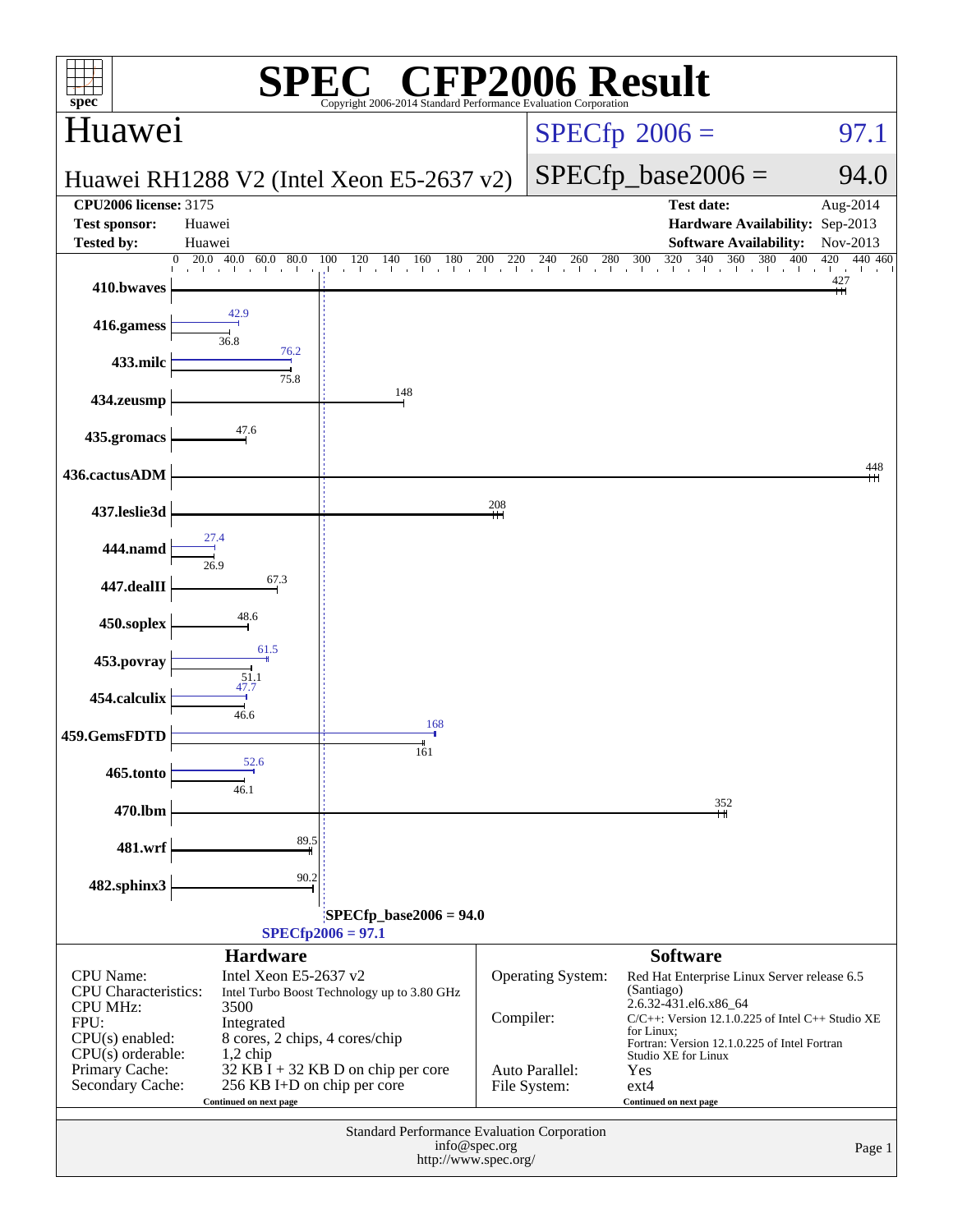

#### Huawei

#### $SPECTp2006 = 97.1$

Huawei RH1288 V2 (Intel Xeon E5-2637 v2)

#### $SPECfp\_base2006 = 94.0$

#### **[CPU2006 license:](http://www.spec.org/auto/cpu2006/Docs/result-fields.html#CPU2006license)** 3175 **[Test date:](http://www.spec.org/auto/cpu2006/Docs/result-fields.html#Testdate)** Aug-2014 **[Test sponsor:](http://www.spec.org/auto/cpu2006/Docs/result-fields.html#Testsponsor)** Huawei **[Hardware Availability:](http://www.spec.org/auto/cpu2006/Docs/result-fields.html#HardwareAvailability)** Sep-2013 **[Tested by:](http://www.spec.org/auto/cpu2006/Docs/result-fields.html#Testedby)** Huawei **[Software Availability:](http://www.spec.org/auto/cpu2006/Docs/result-fields.html#SoftwareAvailability)** Nov-2013 [L3 Cache:](http://www.spec.org/auto/cpu2006/Docs/result-fields.html#L3Cache) 15 MB I+D on chip per chip<br>Other Cache: None [Other Cache:](http://www.spec.org/auto/cpu2006/Docs/result-fields.html#OtherCache) [Memory:](http://www.spec.org/auto/cpu2006/Docs/result-fields.html#Memory) 256 GB (16 x 16 GB 2Rx4 PC3-14900R-13, ECC) [Disk Subsystem:](http://www.spec.org/auto/cpu2006/Docs/result-fields.html#DiskSubsystem) 1 X 300 GB SAS 10000 RPM [Other Hardware:](http://www.spec.org/auto/cpu2006/Docs/result-fields.html#OtherHardware) None [System State:](http://www.spec.org/auto/cpu2006/Docs/result-fields.html#SystemState) Run level 3 (multi-user)<br>Base Pointers: 64-bit [Base Pointers:](http://www.spec.org/auto/cpu2006/Docs/result-fields.html#BasePointers) 64-bit<br>Peak Pointers: 32/64-bit [Peak Pointers:](http://www.spec.org/auto/cpu2006/Docs/result-fields.html#PeakPointers) [Other Software:](http://www.spec.org/auto/cpu2006/Docs/result-fields.html#OtherSoftware) None

| <b>Results Table</b> |                                                                                                          |              |                |            |                |       |                |              |                |              |                |              |
|----------------------|----------------------------------------------------------------------------------------------------------|--------------|----------------|------------|----------------|-------|----------------|--------------|----------------|--------------|----------------|--------------|
|                      |                                                                                                          | <b>Base</b>  |                |            |                |       | <b>Peak</b>    |              |                |              |                |              |
| <b>Benchmark</b>     | <b>Seconds</b>                                                                                           | <b>Ratio</b> | <b>Seconds</b> | Ratio      | <b>Seconds</b> | Ratio | <b>Seconds</b> | <b>Ratio</b> | <b>Seconds</b> | <b>Ratio</b> | <b>Seconds</b> | <b>Ratio</b> |
| 410.bwayes           | 31.6                                                                                                     | 430          | 32.0           | 424        | 31.8           | 427   | 31.6           | 430          | 32.0           | 424          | 31.8           | 427          |
| 416.gamess           | 532                                                                                                      | 36.8         | 532            | 36.8       | 532            | 36.8  | 457            | 42.9         | 457            | 42.9         | 457            | 42.9         |
| $433$ .milc          | 121                                                                                                      | 76.0         | 121            | 75.6       | 121            | 75.8  | 120            | 76.2         | 121            | 76.2         | 121            | 76.1         |
| 434.zeusmp           | 61.4                                                                                                     | 148          | 61.4           | <u>148</u> | 61.4           | 148   | 61.4           | 148          | 61.4           | <b>148</b>   | 61.4           | 148          |
| 435.gromacs          | 150                                                                                                      | 47.6         | 150            | 47.6       | 150            | 47.6  | 150            | 47.6         | 150            | 47.6         | 150            | 47.6         |
| 436.cactusADM        | 26.7                                                                                                     | 448          | 26.5           | 451        | 26.8           | 445   | 26.7           | 448          | 26.5           | 451          | 26.8           | 445          |
| 437.leslie3d         | 45.8                                                                                                     | 205          | 45.2           | 208        | 44.4           | 212   | 45.8           | 205          | 45.2           | 208          | 44.4           | 212          |
| 444.namd             | 298                                                                                                      | 26.9         | 298            | 26.9       | 298            | 26.9  | 293            | 27.4         | 293            | 27.4         | 293            | 27.4         |
| 447.dealII           | 170                                                                                                      | 67.3         | 170            | 67.3       | 170            | 67.4  | <b>170</b>     | 67.3         | 170            | 67.3         | 170            | 67.4         |
| 450.soplex           | 171                                                                                                      | 48.7         | 172            | 48.4       | 172            | 48.6  | 171            | 48.7         | 172            | 48.4         | 172            | <b>48.6</b>  |
| 453.povray           | 104                                                                                                      | 51.2         | 105            | 50.7       | 104            | 51.1  | 86.5           | 61.5         | 86.3           | 61.7         | 88.2           | 60.3         |
| 454.calculix         | 177                                                                                                      | 46.6         | 177            | 46.6       | 177            | 46.6  | 173            | 47.7         | 173            | 47.6         | 173            | 47.7         |
| 459.GemsFDTD         | 65.8                                                                                                     | 161          | 65.8           | 161        | 66.2           | 160   | 63.3           | 168          | 63.1           | 168          | 62.9           | 169          |
| 465.tonto            | 213                                                                                                      | 46.1         | 213            | 46.1       | 213            | 46.2  | 187            | 52.6         | 187            | 52.6         | 189            | 52.1         |
| 470.1bm              | 39.4                                                                                                     | 349          | 39.0           | 352        | 38.8           | 354   | 39.4           | 349          | 39.0           | 352          | 38.8           | 354          |
| 481.wrf              | 125                                                                                                      | 89.5         | 125            | 89.5       | 127            | 88.0  | <u>125</u>     | 89.5         | 125            | 89.5         | 127            | 88.0         |
| $482$ .sphinx $3$    | 217                                                                                                      | 89.8         | 216            | 90.2       | 216            | 90.4  | 217            | 89.8         | 216            | 90.2         | 216            | 90.4         |
|                      | Results appear in the order in which they were run. Bold underlined text indicates a median measurement. |              |                |            |                |       |                |              |                |              |                |              |

#### **[Operating System Notes](http://www.spec.org/auto/cpu2006/Docs/result-fields.html#OperatingSystemNotes)**

Stack size set to unlimited using "ulimit -s unlimited"

#### **[Platform Notes](http://www.spec.org/auto/cpu2006/Docs/result-fields.html#PlatformNotes)**

 Sysinfo program /spec/config/sysinfo.rev6800 \$Rev: 6800 \$ \$Date:: 2011-10-11 #\$ 6f2ebdff5032aaa42e583f96b07f99d3 running on localhost.localdomain Fri Aug 29 08:23:45 2014

 This section contains SUT (System Under Test) info as seen by some common utilities. To remove or add to this section, see: <http://www.spec.org/cpu2006/Docs/config.html#sysinfo>

 From /proc/cpuinfo model name : Intel(R) Xeon(R) CPU E5-2637 v2 @ 3.50GHz Continued on next page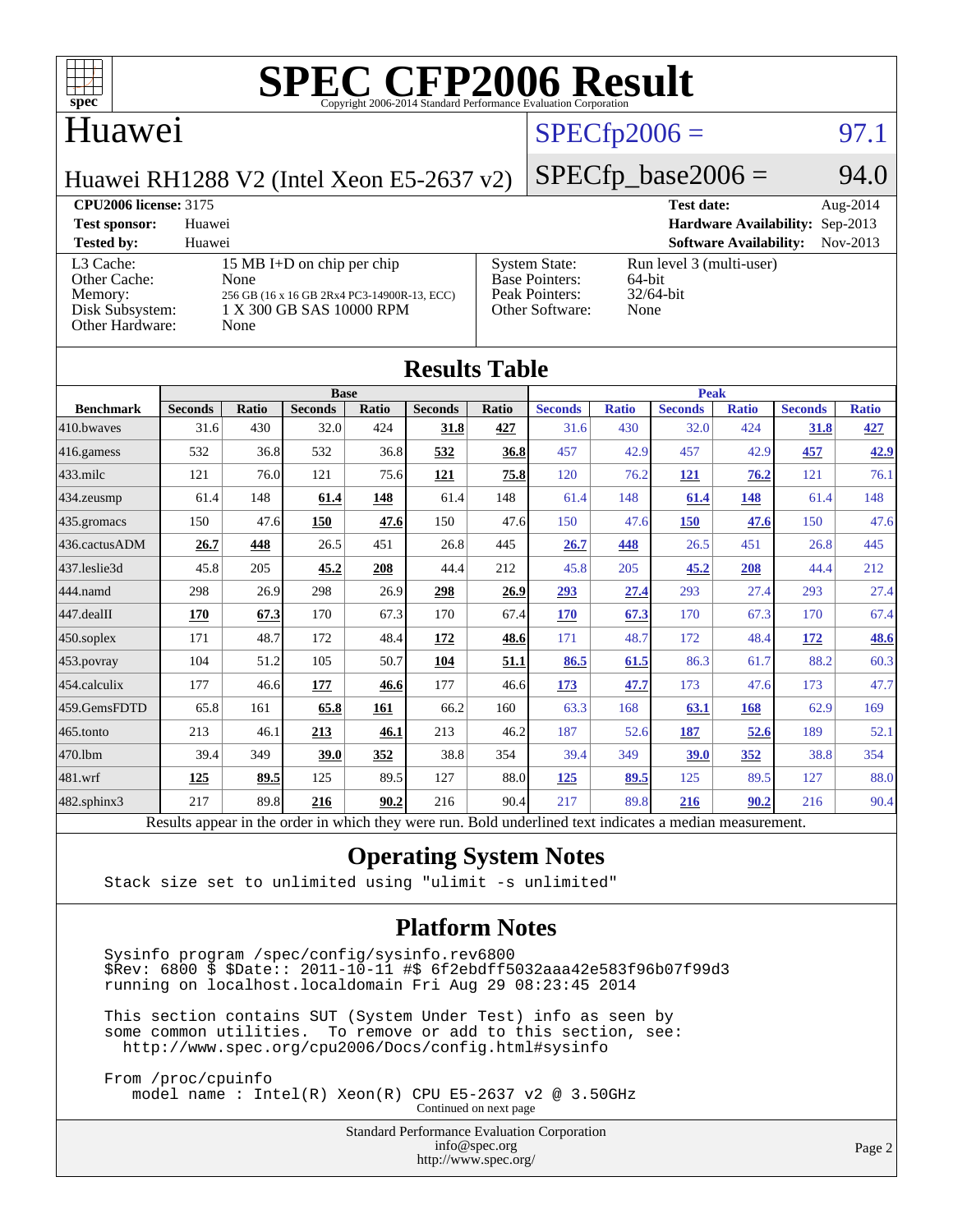

#### Huawei

 $SPECTp2006 =$  97.1

Huawei RH1288 V2 (Intel Xeon E5-2637 v2)

**[Tested by:](http://www.spec.org/auto/cpu2006/Docs/result-fields.html#Testedby)** Huawei **[Software Availability:](http://www.spec.org/auto/cpu2006/Docs/result-fields.html#SoftwareAvailability)** Nov-2013

**[CPU2006 license:](http://www.spec.org/auto/cpu2006/Docs/result-fields.html#CPU2006license)** 3175 **[Test date:](http://www.spec.org/auto/cpu2006/Docs/result-fields.html#Testdate)** Aug-2014 **[Test sponsor:](http://www.spec.org/auto/cpu2006/Docs/result-fields.html#Testsponsor)** Huawei **[Hardware Availability:](http://www.spec.org/auto/cpu2006/Docs/result-fields.html#HardwareAvailability)** Sep-2013

 $SPECTp\_base2006 = 94.0$ 

#### **[Platform Notes \(Continued\)](http://www.spec.org/auto/cpu2006/Docs/result-fields.html#PlatformNotes)**

 2 "physical id"s (chips) 8 "processors" cores, siblings (Caution: counting these is hw and system dependent. The following excerpts from /proc/cpuinfo might not be reliable. Use with caution.) cpu cores : 4 siblings : 4 physical 0: cores 1 2 3 4 physical 1: cores 1 2 3 4 cache size : 15360 KB From /proc/meminfo MemTotal: 264478184 kB HugePages\_Total: 0<br>Hugepagesize: 2048 kB Hugepagesize: /usr/bin/lsb\_release -d Red Hat Enterprise Linux Server release 6.5 (Santiago) From /etc/\*release\* /etc/\*version\* redhat-release: Red Hat Enterprise Linux Server release 6.5 (Santiago) system-release: Red Hat Enterprise Linux Server release 6.5 (Santiago) system-release-cpe: cpe:/o:redhat:enterprise\_linux:6server:ga:server uname -a: Linux localhost.localdomain 2.6.32-431.el6.x86\_64 #1 SMP Sun Nov 10 22:19:54 EST 2013 x86\_64 x86\_64 x86\_64 GNU/Linux run-level 3 Aug 27 10:37 SPEC is set to: /spec Filesystem Type Size Used Avail Use% Mounted on<br>
/dev/sda2 ext4 265G 15G 237G 6% / /dev/sda2 ext4 265G 15G 237G 6% / Additional information from dmidecode: Memory: 10x Hynix HMT42GR7AFR4C-RD 16 GB 1867 MHz 2 rank 6x Samsung M393B2G70DB0-CMA 16 GB 1867 MHz 2 rank (End of data from sysinfo program) **[General Notes](http://www.spec.org/auto/cpu2006/Docs/result-fields.html#GeneralNotes)** Environment variables set by runspec before the start of the run: KMP\_AFFINITY = "granularity=fine,compact,0,1" LD LIBRARY PATH = "/spec/libs/32:/spec/libs/64" OMP\_NUM\_THREADS = "8"

 Binaries compiled on a system with 2 x Xeon X5645 CPU + 16GB memory using RHEL 6.1 Transparent Huge Pages enabled with:

Continued on next page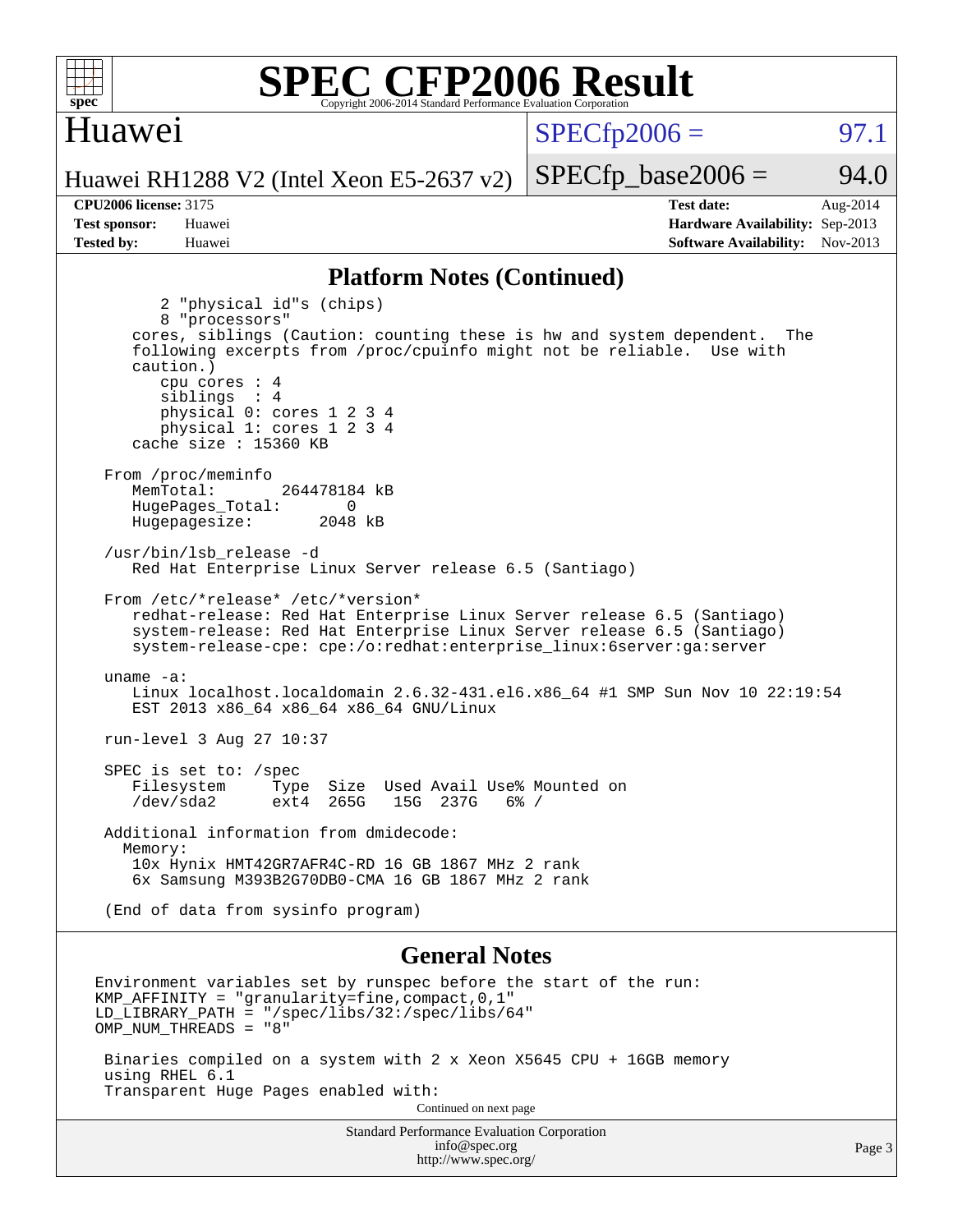

#### Huawei

 $SPECTp2006 = 97.1$ 

Huawei RH1288 V2 (Intel Xeon E5-2637 v2)

 $SPECfp\_base2006 = 94.0$ **[CPU2006 license:](http://www.spec.org/auto/cpu2006/Docs/result-fields.html#CPU2006license)** 3175 **[Test date:](http://www.spec.org/auto/cpu2006/Docs/result-fields.html#Testdate)** Aug-2014

**[Test sponsor:](http://www.spec.org/auto/cpu2006/Docs/result-fields.html#Testsponsor)** Huawei **[Hardware Availability:](http://www.spec.org/auto/cpu2006/Docs/result-fields.html#HardwareAvailability)** Sep-2013 **[Tested by:](http://www.spec.org/auto/cpu2006/Docs/result-fields.html#Testedby)** Huawei **[Software Availability:](http://www.spec.org/auto/cpu2006/Docs/result-fields.html#SoftwareAvailability)** Nov-2013

#### **[General Notes \(Continued\)](http://www.spec.org/auto/cpu2006/Docs/result-fields.html#GeneralNotes)**

echo always > /sys/kernel/mm/redhat\_transparent\_hugepage/enabled

### **[Base Compiler Invocation](http://www.spec.org/auto/cpu2006/Docs/result-fields.html#BaseCompilerInvocation)**

[C benchmarks](http://www.spec.org/auto/cpu2006/Docs/result-fields.html#Cbenchmarks):  $\text{icc}$   $-\text{m64}$ 

[C++ benchmarks:](http://www.spec.org/auto/cpu2006/Docs/result-fields.html#CXXbenchmarks) [icpc -m64](http://www.spec.org/cpu2006/results/res2014q3/cpu2006-20140901-31113.flags.html#user_CXXbase_intel_icpc_64bit_bedb90c1146cab66620883ef4f41a67e)

[Fortran benchmarks](http://www.spec.org/auto/cpu2006/Docs/result-fields.html#Fortranbenchmarks): [ifort -m64](http://www.spec.org/cpu2006/results/res2014q3/cpu2006-20140901-31113.flags.html#user_FCbase_intel_ifort_64bit_ee9d0fb25645d0210d97eb0527dcc06e)

[Benchmarks using both Fortran and C](http://www.spec.org/auto/cpu2006/Docs/result-fields.html#BenchmarksusingbothFortranandC): [icc -m64](http://www.spec.org/cpu2006/results/res2014q3/cpu2006-20140901-31113.flags.html#user_CC_FCbase_intel_icc_64bit_0b7121f5ab7cfabee23d88897260401c) [ifort -m64](http://www.spec.org/cpu2006/results/res2014q3/cpu2006-20140901-31113.flags.html#user_CC_FCbase_intel_ifort_64bit_ee9d0fb25645d0210d97eb0527dcc06e)

#### **[Base Portability Flags](http://www.spec.org/auto/cpu2006/Docs/result-fields.html#BasePortabilityFlags)**

| 410.bwaves: -DSPEC CPU LP64                 |                                                                |
|---------------------------------------------|----------------------------------------------------------------|
| 416.gamess: -DSPEC_CPU_LP64                 |                                                                |
| 433.milc: -DSPEC CPU LP64                   |                                                                |
| 434.zeusmp: - DSPEC_CPU_LP64                |                                                                |
| 435.gromacs: -DSPEC_CPU_LP64 -nofor_main    |                                                                |
| 436.cactusADM: -DSPEC CPU LP64 -nofor main  |                                                                |
| 437.leslie3d: -DSPEC CPU LP64               |                                                                |
| 444.namd: -DSPEC CPU LP64                   |                                                                |
| 447.dealII: -DSPEC CPU LP64                 |                                                                |
| 450.soplex: -DSPEC_CPU_LP64                 |                                                                |
| 453.povray: -DSPEC_CPU_LP64                 |                                                                |
| 454.calculix: - DSPEC CPU LP64 - nofor main |                                                                |
| 459.GemsFDTD: -DSPEC CPU LP64               |                                                                |
| 465.tonto: -DSPEC CPU LP64                  |                                                                |
| 470.1bm: - DSPEC CPU LP64                   |                                                                |
|                                             | 481.wrf: -DSPEC CPU_LP64 -DSPEC_CPU_CASE_FLAG -DSPEC_CPU_LINUX |
| 482.sphinx3: -DSPEC_CPU_LP64                |                                                                |

#### **[Base Optimization Flags](http://www.spec.org/auto/cpu2006/Docs/result-fields.html#BaseOptimizationFlags)**

[C benchmarks](http://www.spec.org/auto/cpu2006/Docs/result-fields.html#Cbenchmarks): [-xAVX](http://www.spec.org/cpu2006/results/res2014q3/cpu2006-20140901-31113.flags.html#user_CCbase_f-xAVX) [-ipo](http://www.spec.org/cpu2006/results/res2014q3/cpu2006-20140901-31113.flags.html#user_CCbase_f-ipo) [-O3](http://www.spec.org/cpu2006/results/res2014q3/cpu2006-20140901-31113.flags.html#user_CCbase_f-O3) [-no-prec-div](http://www.spec.org/cpu2006/results/res2014q3/cpu2006-20140901-31113.flags.html#user_CCbase_f-no-prec-div) [-static](http://www.spec.org/cpu2006/results/res2014q3/cpu2006-20140901-31113.flags.html#user_CCbase_f-static) [-parallel](http://www.spec.org/cpu2006/results/res2014q3/cpu2006-20140901-31113.flags.html#user_CCbase_f-parallel) [-opt-prefetch](http://www.spec.org/cpu2006/results/res2014q3/cpu2006-20140901-31113.flags.html#user_CCbase_f-opt-prefetch) [-ansi-alias](http://www.spec.org/cpu2006/results/res2014q3/cpu2006-20140901-31113.flags.html#user_CCbase_f-ansi-alias)

[C++ benchmarks:](http://www.spec.org/auto/cpu2006/Docs/result-fields.html#CXXbenchmarks)

[-xAVX](http://www.spec.org/cpu2006/results/res2014q3/cpu2006-20140901-31113.flags.html#user_CXXbase_f-xAVX) [-ipo](http://www.spec.org/cpu2006/results/res2014q3/cpu2006-20140901-31113.flags.html#user_CXXbase_f-ipo) [-O3](http://www.spec.org/cpu2006/results/res2014q3/cpu2006-20140901-31113.flags.html#user_CXXbase_f-O3) [-no-prec-div](http://www.spec.org/cpu2006/results/res2014q3/cpu2006-20140901-31113.flags.html#user_CXXbase_f-no-prec-div) [-static](http://www.spec.org/cpu2006/results/res2014q3/cpu2006-20140901-31113.flags.html#user_CXXbase_f-static) [-opt-prefetch](http://www.spec.org/cpu2006/results/res2014q3/cpu2006-20140901-31113.flags.html#user_CXXbase_f-opt-prefetch) [-ansi-alias](http://www.spec.org/cpu2006/results/res2014q3/cpu2006-20140901-31113.flags.html#user_CXXbase_f-ansi-alias)

Continued on next page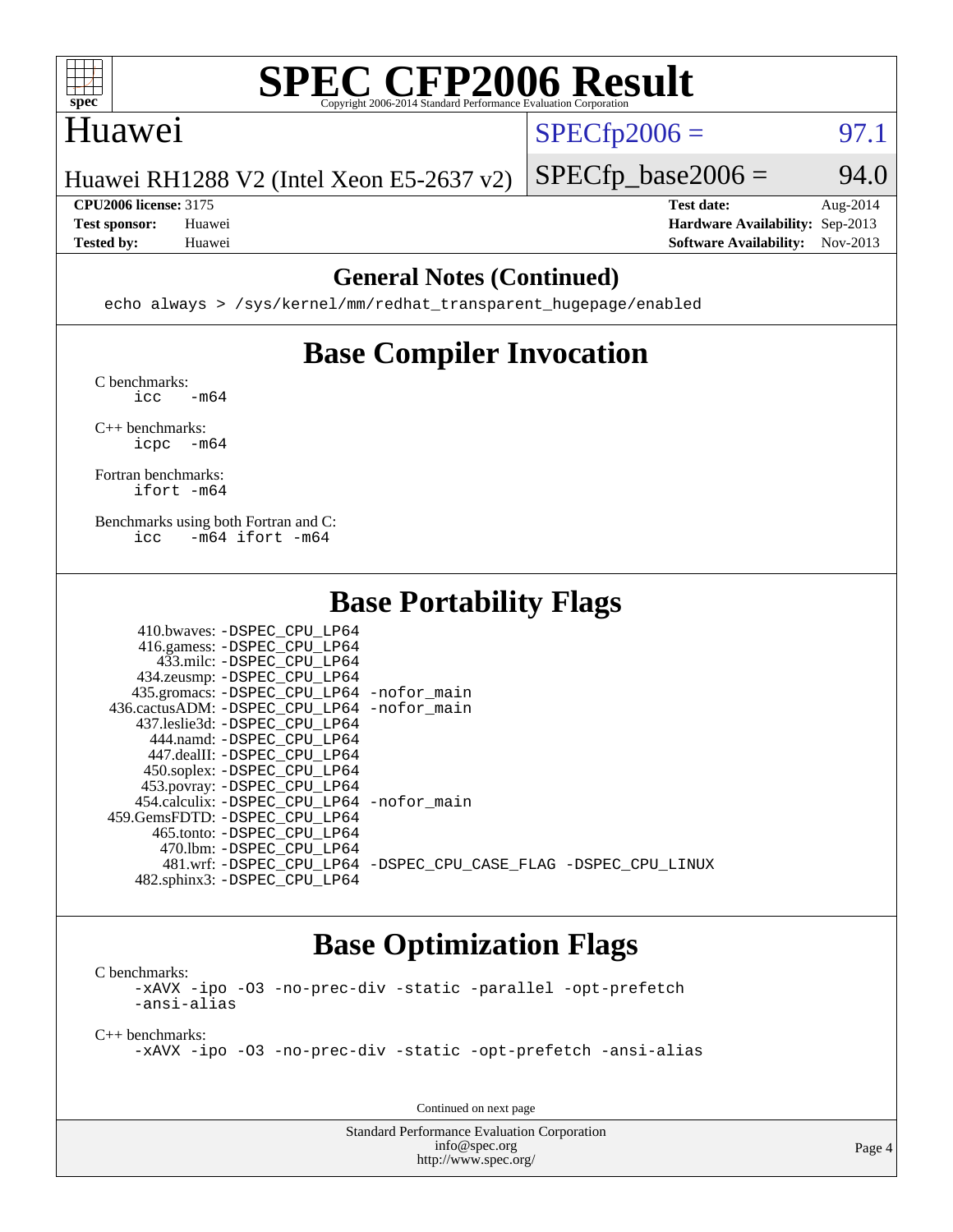

#### Huawei

 $SPECTp2006 =$  97.1

Huawei RH1288 V2 (Intel Xeon E5-2637 v2)

 $SPECfp\_base2006 = 94.0$ 

**[CPU2006 license:](http://www.spec.org/auto/cpu2006/Docs/result-fields.html#CPU2006license)** 3175 **[Test date:](http://www.spec.org/auto/cpu2006/Docs/result-fields.html#Testdate)** Aug-2014 **[Test sponsor:](http://www.spec.org/auto/cpu2006/Docs/result-fields.html#Testsponsor)** Huawei **[Hardware Availability:](http://www.spec.org/auto/cpu2006/Docs/result-fields.html#HardwareAvailability)** Sep-2013 **[Tested by:](http://www.spec.org/auto/cpu2006/Docs/result-fields.html#Testedby)** Huawei **[Software Availability:](http://www.spec.org/auto/cpu2006/Docs/result-fields.html#SoftwareAvailability)** Nov-2013

### **[Base Optimization Flags \(Continued\)](http://www.spec.org/auto/cpu2006/Docs/result-fields.html#BaseOptimizationFlags)**

[Fortran benchmarks](http://www.spec.org/auto/cpu2006/Docs/result-fields.html#Fortranbenchmarks):

[-xAVX](http://www.spec.org/cpu2006/results/res2014q3/cpu2006-20140901-31113.flags.html#user_FCbase_f-xAVX) [-ipo](http://www.spec.org/cpu2006/results/res2014q3/cpu2006-20140901-31113.flags.html#user_FCbase_f-ipo) [-O3](http://www.spec.org/cpu2006/results/res2014q3/cpu2006-20140901-31113.flags.html#user_FCbase_f-O3) [-no-prec-div](http://www.spec.org/cpu2006/results/res2014q3/cpu2006-20140901-31113.flags.html#user_FCbase_f-no-prec-div) [-static](http://www.spec.org/cpu2006/results/res2014q3/cpu2006-20140901-31113.flags.html#user_FCbase_f-static) [-parallel](http://www.spec.org/cpu2006/results/res2014q3/cpu2006-20140901-31113.flags.html#user_FCbase_f-parallel) [-opt-prefetch](http://www.spec.org/cpu2006/results/res2014q3/cpu2006-20140901-31113.flags.html#user_FCbase_f-opt-prefetch)

[Benchmarks using both Fortran and C](http://www.spec.org/auto/cpu2006/Docs/result-fields.html#BenchmarksusingbothFortranandC):

[-xAVX](http://www.spec.org/cpu2006/results/res2014q3/cpu2006-20140901-31113.flags.html#user_CC_FCbase_f-xAVX) [-ipo](http://www.spec.org/cpu2006/results/res2014q3/cpu2006-20140901-31113.flags.html#user_CC_FCbase_f-ipo) [-O3](http://www.spec.org/cpu2006/results/res2014q3/cpu2006-20140901-31113.flags.html#user_CC_FCbase_f-O3) [-no-prec-div](http://www.spec.org/cpu2006/results/res2014q3/cpu2006-20140901-31113.flags.html#user_CC_FCbase_f-no-prec-div) [-static](http://www.spec.org/cpu2006/results/res2014q3/cpu2006-20140901-31113.flags.html#user_CC_FCbase_f-static) [-parallel](http://www.spec.org/cpu2006/results/res2014q3/cpu2006-20140901-31113.flags.html#user_CC_FCbase_f-parallel) [-opt-prefetch](http://www.spec.org/cpu2006/results/res2014q3/cpu2006-20140901-31113.flags.html#user_CC_FCbase_f-opt-prefetch) [-ansi-alias](http://www.spec.org/cpu2006/results/res2014q3/cpu2006-20140901-31113.flags.html#user_CC_FCbase_f-ansi-alias)

**[Peak Compiler Invocation](http://www.spec.org/auto/cpu2006/Docs/result-fields.html#PeakCompilerInvocation)**

[C benchmarks](http://www.spec.org/auto/cpu2006/Docs/result-fields.html#Cbenchmarks):  $\text{icc}$  -m64

[C++ benchmarks:](http://www.spec.org/auto/cpu2006/Docs/result-fields.html#CXXbenchmarks) [icpc -m64](http://www.spec.org/cpu2006/results/res2014q3/cpu2006-20140901-31113.flags.html#user_CXXpeak_intel_icpc_64bit_bedb90c1146cab66620883ef4f41a67e)

[Fortran benchmarks](http://www.spec.org/auto/cpu2006/Docs/result-fields.html#Fortranbenchmarks): [ifort -m64](http://www.spec.org/cpu2006/results/res2014q3/cpu2006-20140901-31113.flags.html#user_FCpeak_intel_ifort_64bit_ee9d0fb25645d0210d97eb0527dcc06e)

[Benchmarks using both Fortran and C](http://www.spec.org/auto/cpu2006/Docs/result-fields.html#BenchmarksusingbothFortranandC): [icc -m64](http://www.spec.org/cpu2006/results/res2014q3/cpu2006-20140901-31113.flags.html#user_CC_FCpeak_intel_icc_64bit_0b7121f5ab7cfabee23d88897260401c) [ifort -m64](http://www.spec.org/cpu2006/results/res2014q3/cpu2006-20140901-31113.flags.html#user_CC_FCpeak_intel_ifort_64bit_ee9d0fb25645d0210d97eb0527dcc06e)

#### **[Peak Portability Flags](http://www.spec.org/auto/cpu2006/Docs/result-fields.html#PeakPortabilityFlags)**

Same as Base Portability Flags

#### **[Peak Optimization Flags](http://www.spec.org/auto/cpu2006/Docs/result-fields.html#PeakOptimizationFlags)**

[C benchmarks](http://www.spec.org/auto/cpu2006/Docs/result-fields.html#Cbenchmarks):

 433.milc: [-xAVX](http://www.spec.org/cpu2006/results/res2014q3/cpu2006-20140901-31113.flags.html#user_peakPASS2_CFLAGSPASS2_LDFLAGS433_milc_f-xAVX)(pass 2) [-prof-gen](http://www.spec.org/cpu2006/results/res2014q3/cpu2006-20140901-31113.flags.html#user_peakPASS1_CFLAGSPASS1_LDFLAGS433_milc_prof_gen_e43856698f6ca7b7e442dfd80e94a8fc)(pass 1) [-ipo](http://www.spec.org/cpu2006/results/res2014q3/cpu2006-20140901-31113.flags.html#user_peakPASS2_CFLAGSPASS2_LDFLAGS433_milc_f-ipo)(pass 2) [-O3](http://www.spec.org/cpu2006/results/res2014q3/cpu2006-20140901-31113.flags.html#user_peakPASS2_CFLAGSPASS2_LDFLAGS433_milc_f-O3)(pass 2) [-no-prec-div](http://www.spec.org/cpu2006/results/res2014q3/cpu2006-20140901-31113.flags.html#user_peakPASS2_CFLAGSPASS2_LDFLAGS433_milc_f-no-prec-div)(pass 2) [-prof-use](http://www.spec.org/cpu2006/results/res2014q3/cpu2006-20140901-31113.flags.html#user_peakPASS2_CFLAGSPASS2_LDFLAGS433_milc_prof_use_bccf7792157ff70d64e32fe3e1250b55)(pass 2) [-static](http://www.spec.org/cpu2006/results/res2014q3/cpu2006-20140901-31113.flags.html#user_peakOPTIMIZE433_milc_f-static) [-auto-ilp32](http://www.spec.org/cpu2006/results/res2014q3/cpu2006-20140901-31113.flags.html#user_peakCOPTIMIZE433_milc_f-auto-ilp32) [-ansi-alias](http://www.spec.org/cpu2006/results/res2014q3/cpu2006-20140901-31113.flags.html#user_peakCOPTIMIZE433_milc_f-ansi-alias)

 $470$ .lbm: basepeak = yes

482.sphinx3: basepeak = yes

[C++ benchmarks:](http://www.spec.org/auto/cpu2006/Docs/result-fields.html#CXXbenchmarks)

444.namd:  $-x$ AVX(pass 2)  $-p$ rof-gen(pass 1)  $-p$ po(pass 2)  $-03$ (pass 2) [-no-prec-div](http://www.spec.org/cpu2006/results/res2014q3/cpu2006-20140901-31113.flags.html#user_peakPASS2_CXXFLAGSPASS2_LDFLAGS444_namd_f-no-prec-div)(pass 2) [-prof-use](http://www.spec.org/cpu2006/results/res2014q3/cpu2006-20140901-31113.flags.html#user_peakPASS2_CXXFLAGSPASS2_LDFLAGS444_namd_prof_use_bccf7792157ff70d64e32fe3e1250b55)(pass 2) [-fno-alias](http://www.spec.org/cpu2006/results/res2014q3/cpu2006-20140901-31113.flags.html#user_peakCXXOPTIMIZEOPTIMIZE444_namd_f-no-alias_694e77f6c5a51e658e82ccff53a9e63a) [-auto-ilp32](http://www.spec.org/cpu2006/results/res2014q3/cpu2006-20140901-31113.flags.html#user_peakCXXOPTIMIZE444_namd_f-auto-ilp32)

Continued on next page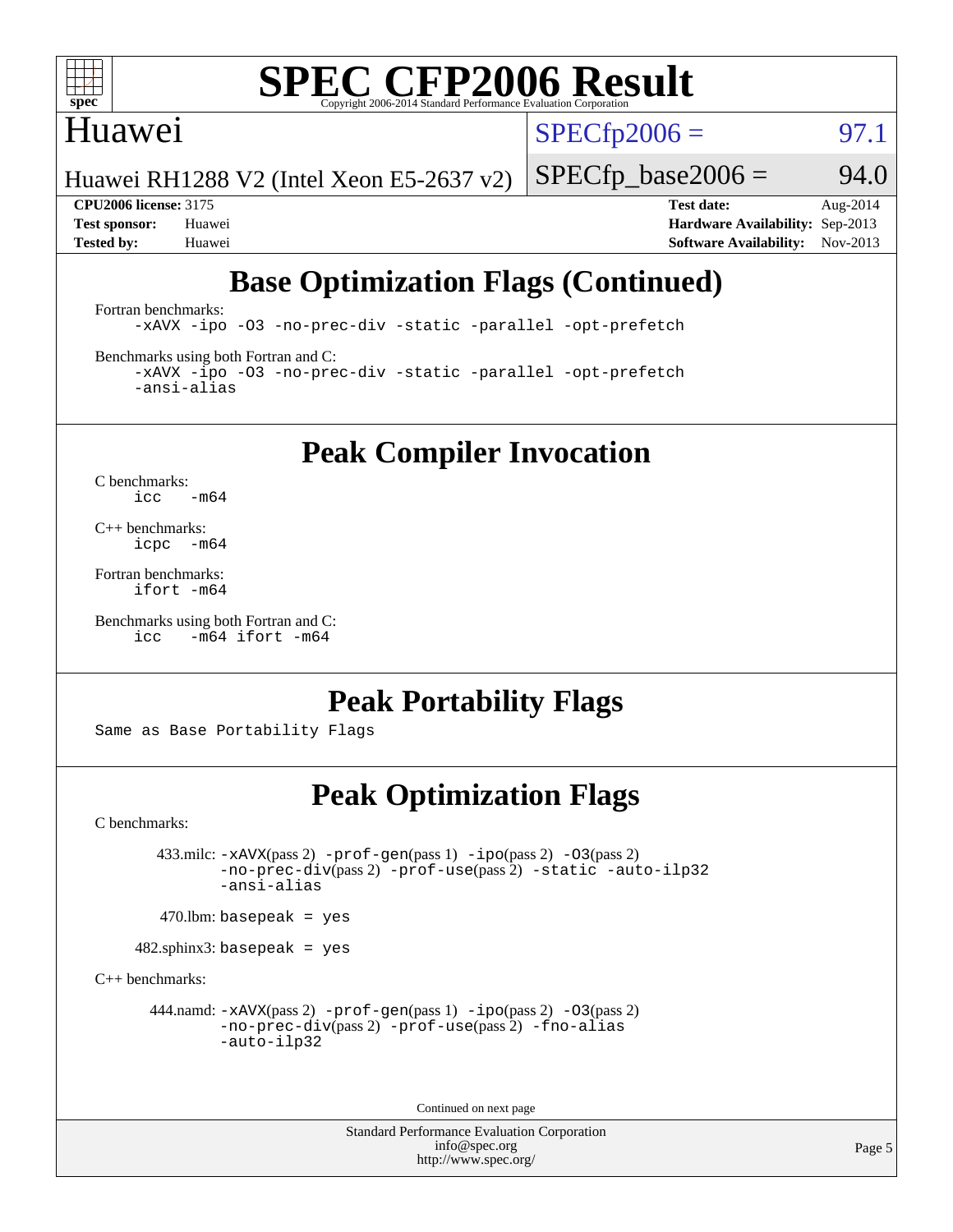

Huawei

 $SPECTp2006 =$  97.1

Huawei RH1288 V2 (Intel Xeon E5-2637 v2)

**[CPU2006 license:](http://www.spec.org/auto/cpu2006/Docs/result-fields.html#CPU2006license)** 3175 **[Test date:](http://www.spec.org/auto/cpu2006/Docs/result-fields.html#Testdate)** Aug-2014 **[Test sponsor:](http://www.spec.org/auto/cpu2006/Docs/result-fields.html#Testsponsor)** Huawei **[Hardware Availability:](http://www.spec.org/auto/cpu2006/Docs/result-fields.html#HardwareAvailability)** Sep-2013 **[Tested by:](http://www.spec.org/auto/cpu2006/Docs/result-fields.html#Testedby)** Huawei **[Software Availability:](http://www.spec.org/auto/cpu2006/Docs/result-fields.html#SoftwareAvailability)** Nov-2013

 $SPECTp\_base2006 = 94.0$ 

## **[Peak Optimization Flags \(Continued\)](http://www.spec.org/auto/cpu2006/Docs/result-fields.html#PeakOptimizationFlags)**



<http://www.spec.org/>